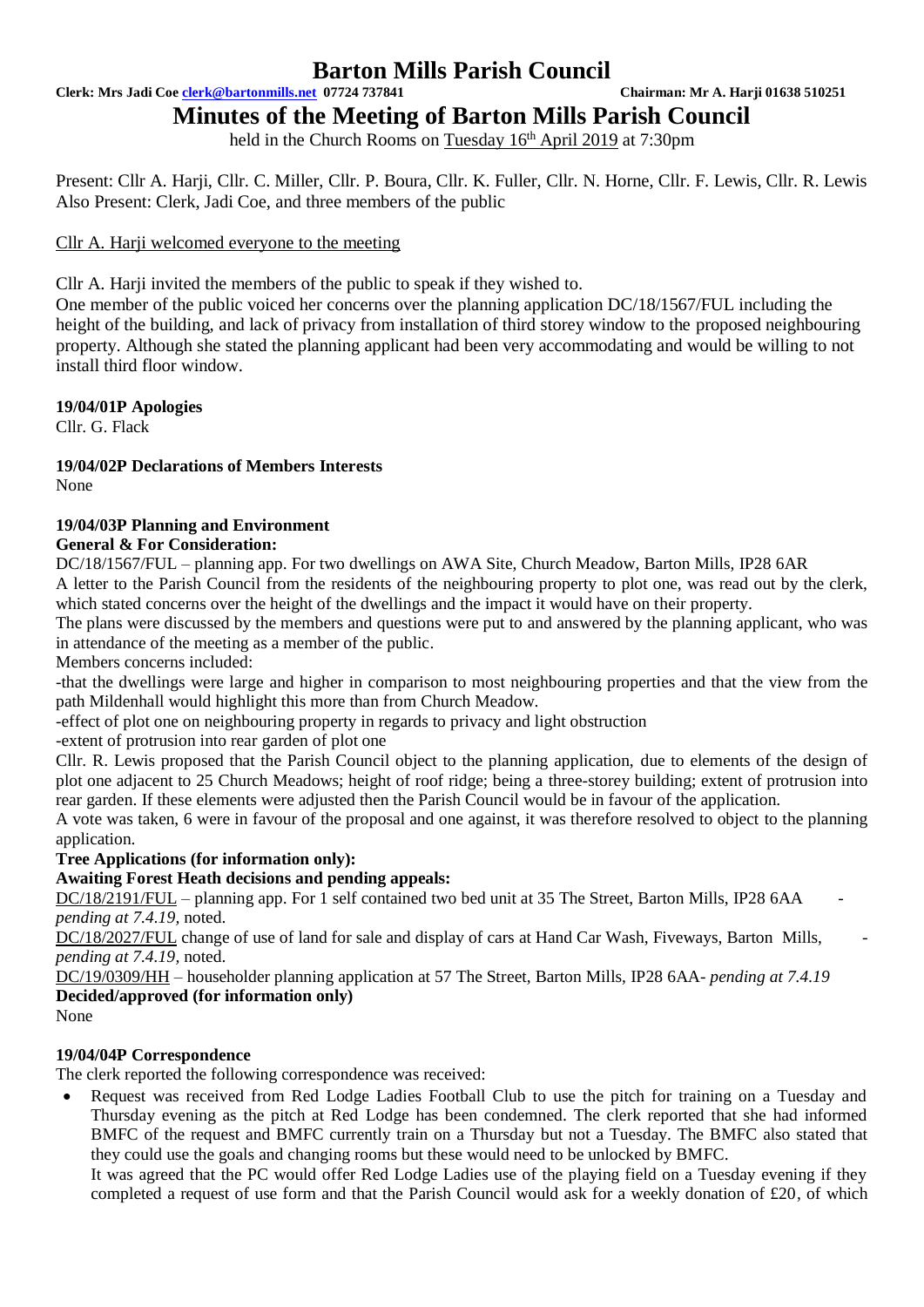## **Barton Mills Parish Council**

## **Clerk: Mrs Jadi Coe [clerk@bartonmills.net](mailto:clerk@bartonmills.net) 07724 737841 Chairman: Mr A. Harji 01638 510251**

the Parish Council would then donate 50% to BMFC if the changing rooms were maintained for use by Red Lodge Ladies. It was agreed that the clerk would confirm these matters with BMFC before responding to Red Lodge Ladies. (JC)

- Gardener Sarah Limmer had requested BMFC contact details to discuss work required to be carried out on the football pitch, and has asked about Health and Safety concerns in regards to cordoning areas of the Village green off whilst repairs work takes place. The clerk reported she had passed on contact details for BMFC. It was agreed that it would not be safe to cordon off areas of the pitch whilst any repairs were carried out on the pitch. (JC)
- A thank you letter from Suffolk Accident Rescue Service had been received in relation to donation made.
- A Facebook message had been received from a resident:

*Good morning, can I ask why Newmarket Road has been excluded from the new street light scheme, and also why Newmarket Road is a 60 mph rather than a 30mph this road currently is an accident waiting to happen for pedestrian*

The clerk reported she had responded stating, as agreed at the February meeting when a similar message was received that, it is currently not feasible to reduce the speed limit on this road as the level of traffic is not high enough. Response to this was as follows:

*I would disagree with the levels of traffic currently, since traffic lights were introduced the levels have increased dramatically, walking along Newmarket road has become dangerous at best. The Brandon road out of Mildenhall is a 30 mph limit with fewer houses along its route and fewer cars use it. I would urge the parish council to contact highways with regards this situation.*

The clerk stated she responded in that his views would be brought to the attention of the Parish Council at the next meeting.

It was agreed that due to the recent increase in levels of traffic using Newmarket Road that Highways may now consider a reduction in the speed limit. It was agreed that the clerk would inform Highways of concerns about this road in hope of seeing a reduction made. (JC)

The new Street Lights were being installed by Suffolk County Council and not the Parish Council, the Parish Council felt this may be due to lack of pedestrian traffic along Newmarket Road, however it was agreed the clerk would contact SCC request additional lighting on Newmarket Road. (JC)

• The clerk reported Isobel from Hastoe Homes had confirmed local land owner who may be willing to sell land for an affordable housing site has agreed to meet the Parish Council, it was agreed to ask Isobel to arrange a meeting as soon as possible, preferably before the next Parish Council meeting in May. Isobel also had stated that she had no response from the planners. (JC)

It was stated as agreed at the previous meeting that the Annual Parish Meeting would be used to present the current options the Parish Council have in going forward with a site for affordable homes in the village.

## **19/04/05P Agree date in which the Council intend to co opt and plan to advertise vacancy**

It was agreed to plan to co-opt at the meeting on  $4<sup>th</sup>$  June 2019 and the deadline for applicants to apply to the clerk would be 21<sup>st</sup> May 2019. It was agreed to advertise this in the Barton Miller, noticeboards, website and Facebook. (JC) If no candidates came forward by the 21<sup>st</sup> May it was agreed to look into approaching parishioners who may be interested.

## **19/04/06P Agree meeting date of the Annual Parish Council Meeting**

It was agreed to hold the meeting on Tuesday 7<sup>th</sup> May 2019

## **19/04/07P Parish Councillors reports (for information only)**

Cllr. P. Boura reported that herself and Cllr. A. Harji had met with Savills in regards to a substation on the Village Green. The substation is required to reinforce the supply which would benefit the community. The substation would be 3meters squared but they would require an area of 4meters x 5 metres, they would ensure the area was tidy and all work carried out and any costs involved would be met by themselves. A one-off payment would be made to the Parish Council of approximately £600.00 for freehold purchase of the land required. Cllr. A. Harji stated he was waiting to hear back from Savills with offer price for the land to enable the Parish Council to agree at a future meeting.

To ensure the Parish Council can sell a piece of the Village Green, it was agreed that the deeds held would be looked at to determine this. (JC/AH)